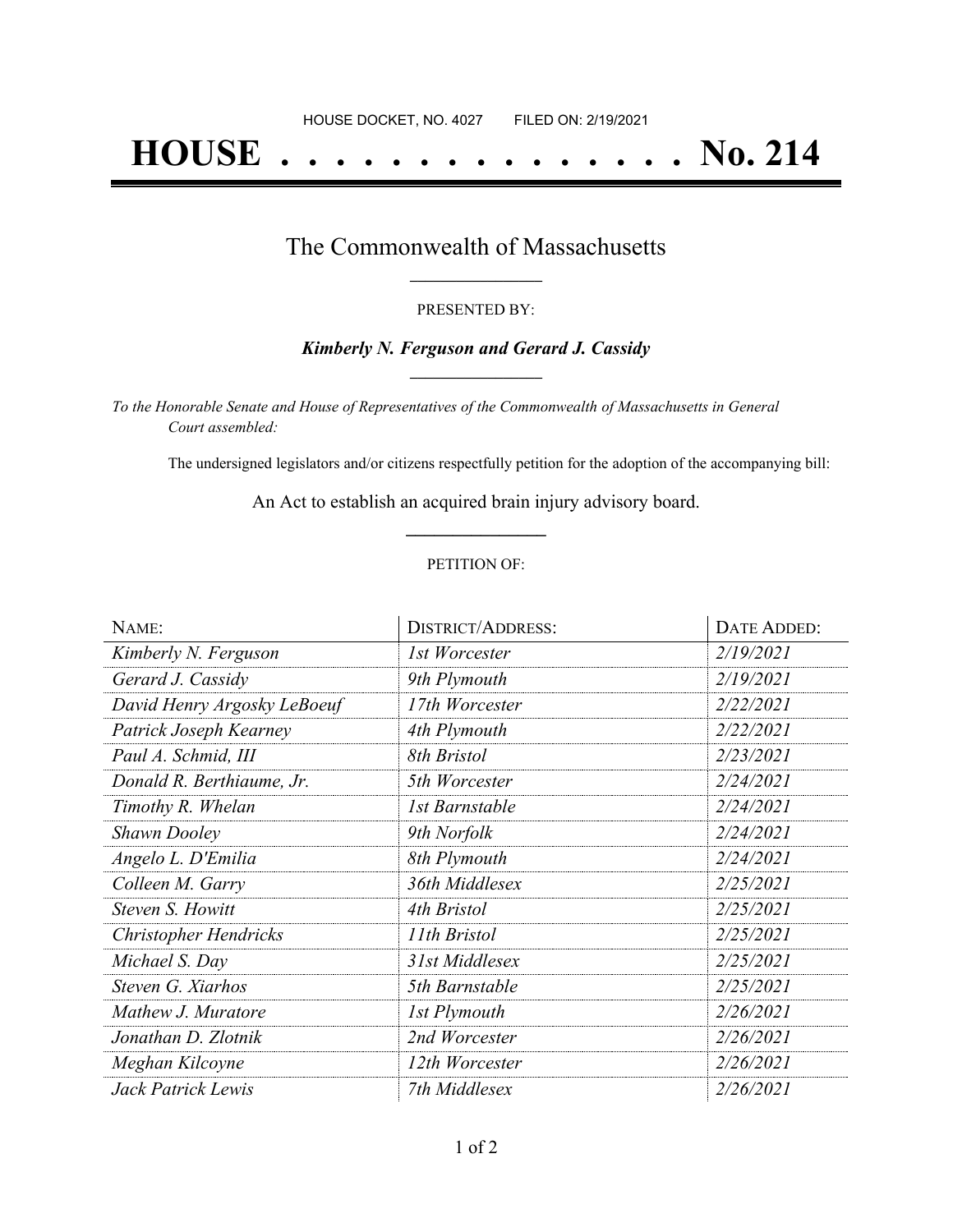| Norman J. Orrall       | 12th Bristol                  | 2/26/2021 |
|------------------------|-------------------------------|-----------|
| Susan Williams Gifford | 2nd Plymouth                  | 3/3/2021  |
| Hannah Kane            | 11th Worcester                | 3/2/2021  |
| Patrick M. O'Connor    | <b>Plymouth and Norfolk</b>   | 3/3/2021  |
| Lindsay N. Sabadosa    | 1st Hampshire                 | 3/2/2021  |
| Walter F. Timilty      | Norfolk, Bristol and Plymouth | 3/17/2021 |
| Sean Garballey         | 23rd Middlesex                | 3/30/2021 |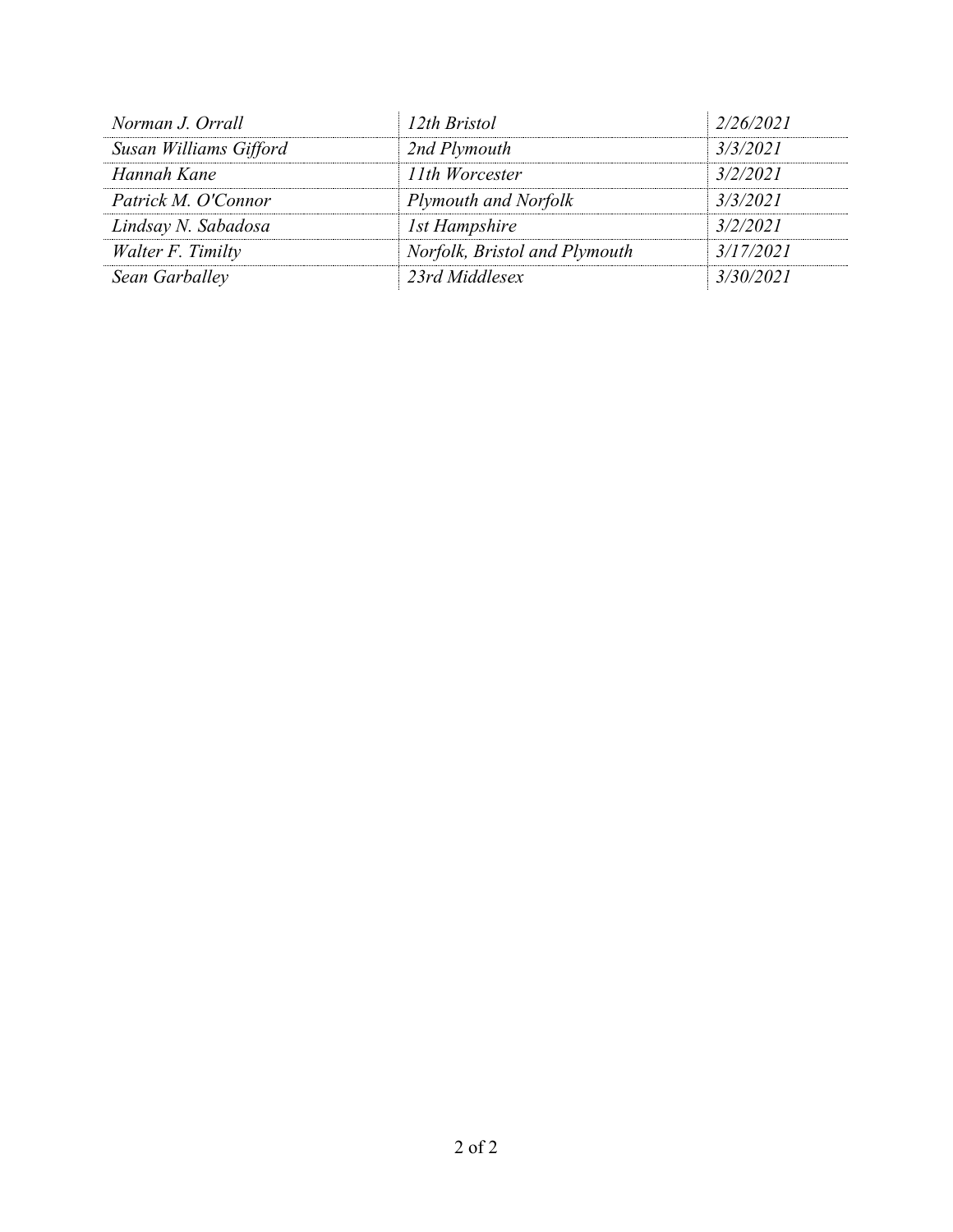## HOUSE DOCKET, NO. 4027 FILED ON: 2/19/2021 **HOUSE . . . . . . . . . . . . . . . No. 214**

By Representatives Ferguson of Holden and Cassidy of Brockton, a petition (accompanied by bill, House, No. 214) of Kimberly N. Ferguson, Gerard J. Cassidy and others for legislation to establish an acquired brain injury advisory board (including members of the General Court) to review, advise and report on services, supports and public policy for individuals with acquired brain injuries and their families. Children, Families and Persons with Disabilities.

## The Commonwealth of Massachusetts

**In the One Hundred and Ninety-Second General Court (2021-2022) \_\_\_\_\_\_\_\_\_\_\_\_\_\_\_**

**\_\_\_\_\_\_\_\_\_\_\_\_\_\_\_**

An Act to establish an acquired brain injury advisory board.

Be it enacted by the Senate and House of Representatives in General Court assembled, and by the authority *of the same, as follows:*

 SECTION 1. An acquired brain injury advisory board shall be established to collaborate with appropriate state secretariats and their agencies, members of the legislature, individuals with acquired brain injuries and their family members, providers, clinicians, advocacy groups and other key stakeholders to review, advise, and report on services and supports, and public policy there under for individuals with acquired brain injuries and their families. SECTION 2: Said advisory board shall consist of 2 members of the Senate, 1 of whom shall be appointed by the President, 1 of whom shall be appointed by the Minority Leader; 2 members of the House of Representatives, 1 of whom shall be appointed by the Speaker, 1 of whom shall be appointed by the Minority Leader; the Secretary of Health and Human Services or their designee; the Secretary of the Executive Office of Public Safety or their designee; the Secretary of Elder Affairs or their designee; the Secretary of Veterans Services or their designee;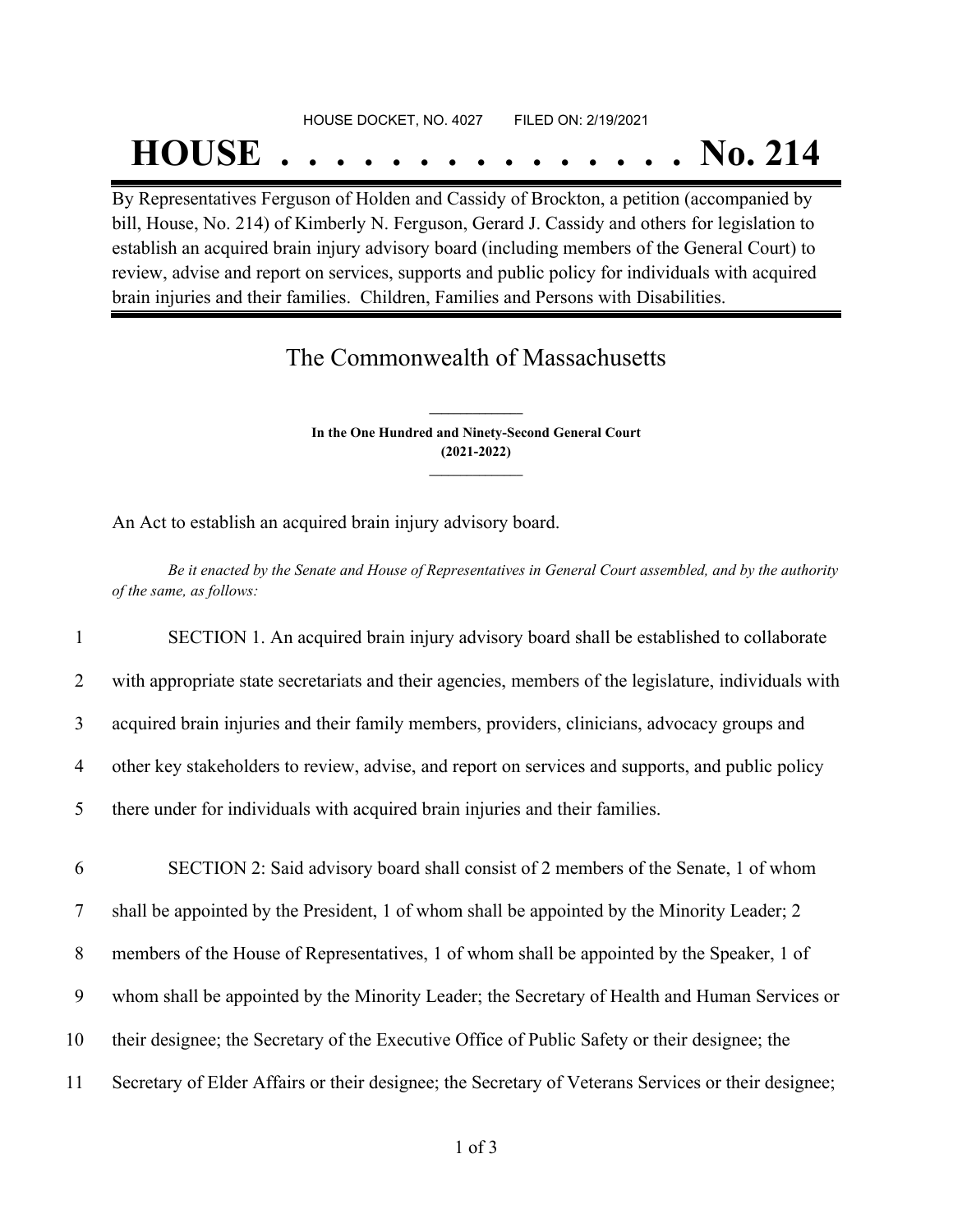the Commissioner of the Department of Public Health or their designee; 2 members from the Massachusetts Rehabilitation Commission, 1 who shall be the Commissioner or their designee, 1 who shall be appointed by the Commissioner; the Commissioner of the Department of Developmental Services or their designee; the Commissioner of the Department of Mental Health or their designee; the MassHealth Director or their designee; the Chief Executive Officer at the Brain Injury Association of Massachusetts, Inc. or their designee; and 8 members who shall be appointed by the Governor, 2 of whom shall be family members, caretakers or significant others of a person with acquired brain injury, 2 of whom shall be individuals with acquired brain injury, including but not limited to individuals who have experienced traumatic brain injury, stroke, brain tumors or other disorders, 1 of whom shall be a community based provider of services to individuals with acquired brain injury 1 of whom shall be a community based provider of services to individuals with acquired brain injury serving minorities and other underserved populations, 1 of whom shall be from a disability advisory group or a protection and advocacy representative, 1 of whom shall be a clinician.

 SECTION 3. Said advisory board directives shall include, but are not limited to, reviewing data concerning the epidemiology of acquired brain injury and the needs of individuals with acquired brain injury and their families; reviewing efforts to increase access to rehabilitative, residential and integrated community based support services for persons with acquired brain injury; monitoring the implementation of the acquired brain injury commission recommendations regarding the improvement of such services; reviewing and advising on the annual brain injury state plan; and reviewing ongoing state public policy initiatives and state funding.